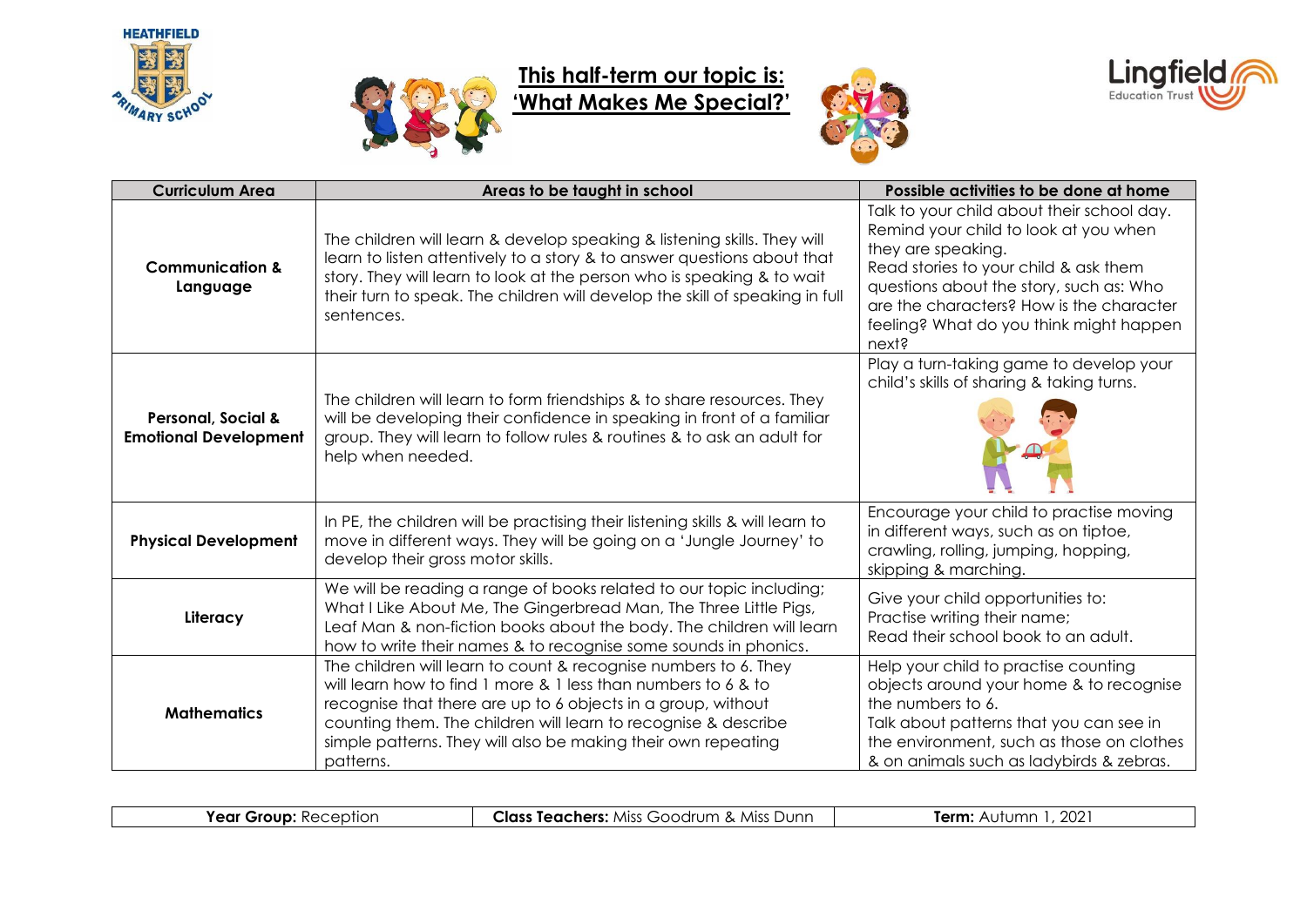



## **This half-term our topic is: 'What Makes Me Special?'**





| <b>Understanding the World</b>      | The children will learn to name different body parts & about the<br>different stages of human growth. They will also be learning about the<br>5 senses, how to look after their teeth & who can help them if they are<br>feeling poorly. The children will learn about autumn & will go on a<br>hunt around school to look for signs of autumn.                                                                                                                                                     | Go on an autumn walk to look for signs of<br>autumn.<br>Keep encouraging your child to brush<br>their teeth twice a day.                                                                                   |
|-------------------------------------|-----------------------------------------------------------------------------------------------------------------------------------------------------------------------------------------------------------------------------------------------------------------------------------------------------------------------------------------------------------------------------------------------------------------------------------------------------------------------------------------------------|------------------------------------------------------------------------------------------------------------------------------------------------------------------------------------------------------------|
| <b>Expressive Arts &amp; Design</b> | The children will take part in a whole-school art project based on the<br>book, 'Rules of Summer' by Shaun Tan. They will learn drawing &<br>painting skills & will paint a picture of a strawberry.<br>They will learn how to use scissors correctly & will be using a variety of<br>resources to create their own artwork & models.<br>The children will also be using their imagination to tell stories. They will<br>learn to re-tell the stories: The Gingerbread Man & The Three Little Pigs. | Give your child opportunities to:<br>Bake their own Gingerbread Man,<br>following a simple recipe;<br>Make a model of a house;<br>Make their own character out of leaves<br>like in the story, 'Leaf Man.' |

| Vaar<br>otior<br>or | chers:<br>Jαss<br>Junn<br>$\sim$<br>∼<br>$~\cdot$ MISC $~\cdot$<br>$-\cap -$<br>1000<br>.<br>$\cdots$ | റററ<br>lern<br>- 92 |
|---------------------|-------------------------------------------------------------------------------------------------------|---------------------|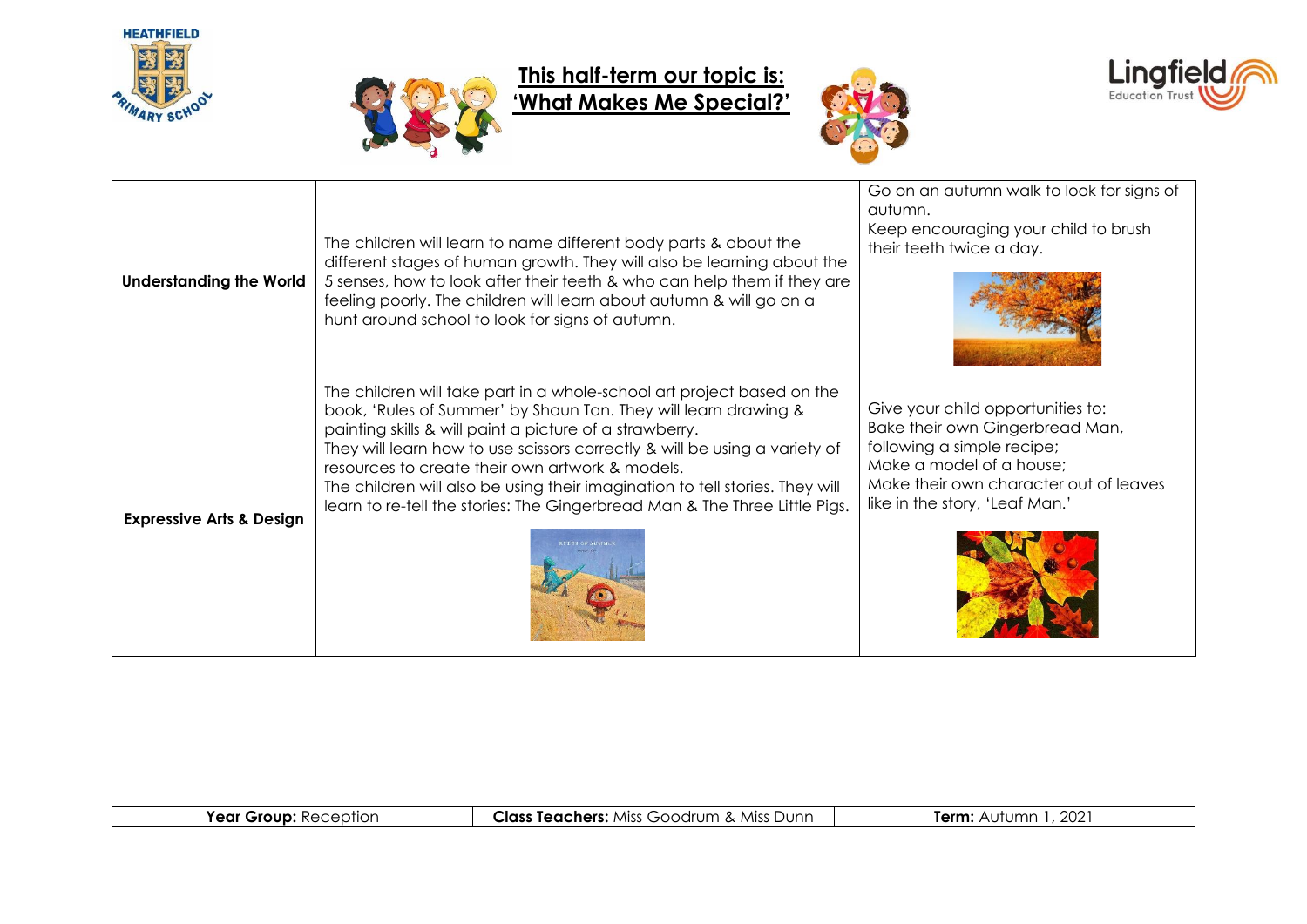



## **This half-term, our topic is: 'Once Upon a Time'**





| <b>Curriculum Area</b>                                        | Areas to be taught in school                                                                                                                                                                                                                                                                                                                                                                                                        | Possible activities to be done at home                                                                                                                                                                                                                                           |
|---------------------------------------------------------------|-------------------------------------------------------------------------------------------------------------------------------------------------------------------------------------------------------------------------------------------------------------------------------------------------------------------------------------------------------------------------------------------------------------------------------------|----------------------------------------------------------------------------------------------------------------------------------------------------------------------------------------------------------------------------------------------------------------------------------|
| <b>Communication &amp;</b><br>Language                        | The children will continue to learn & develop speaking & listening skills.<br>They will continue to learn to listen attentively to a story & to answer<br>questions about that story. They will learn new vocabulary linked to<br>the topic & use this in different contexts.                                                                                                                                                       | Read stories to your child & ask them<br>questions about the story, such as: Who<br>are the characters? How is the character<br>feeling? What do you think might happen<br>next?<br>Remind your child to wait their turn to<br>speak & to look at the person who is<br>speaking. |
| <b>Personal, Social &amp;</b><br><b>Emotional Development</b> | The children will learn all about friendships. They will learn what a<br>friend is, how to be a good friend, how to share & take turns, what to<br>do if they feel sad or angry & all about using kind words.                                                                                                                                                                                                                       | Play a turn-taking game to develop your<br>child's skills of sharing & taking turns.<br>Talk to your child about their friends &<br>what they have enjoyed doing with their<br>friends at school.                                                                                |
| <b>Physical Development</b>                                   | In PE, the children will be practising their listening skills & will learn to<br>move in different ways. They will be going on a 'Jungle Journey' to<br>develop their gross motor skills.<br>In dance, the children will practise movements that help to develop<br>gross motor & co-ordination skills. This also incorporates mark-making<br>to make shapes that will support the children in improving their letter<br>formation. | Encourage your child to practise moving<br>in different ways, such as on tiptoe,<br>crawling, rolling, jumping, hopping,<br>skipping & marching. Listen to music &<br>allow the children to be expressive in the<br>way that they move.                                          |
| Literacy                                                      | We will be reading a range of books related to our topic including:<br>Goldilocks & the Three Bears, Little Red Riding Hood, Hansel & Gretel,<br>& The Elves & the Shoemaker. The children will continue to learn how<br>to write their names & to recognise the sounds taught in phonics. They<br>will also be learning how to read & write simple words using these<br>sounds.                                                    | Give your child lots of opportunities to:<br>Practise writing their name;<br>Practise oral blending - sound talk a word<br>such as d-o-g & ask your child to say the<br>word, in this case, 'dog';<br>Read their school book to an adult.                                        |

| .<br>. еп.<br>9UR.<br><i>.,</i> ,,,,,,,<br>$\sim$ $\sim$ | Dunr<br><b>MISS</b><br><b>Turc</b><br>רו וזור<br>$\sim$<br>:ners<br><b>AAIS</b><br>. | nnn<br>Tarm<br>$\sim$<br>ZUZ<br>$\overline{\phantom{0}}$ |
|----------------------------------------------------------|--------------------------------------------------------------------------------------|----------------------------------------------------------|